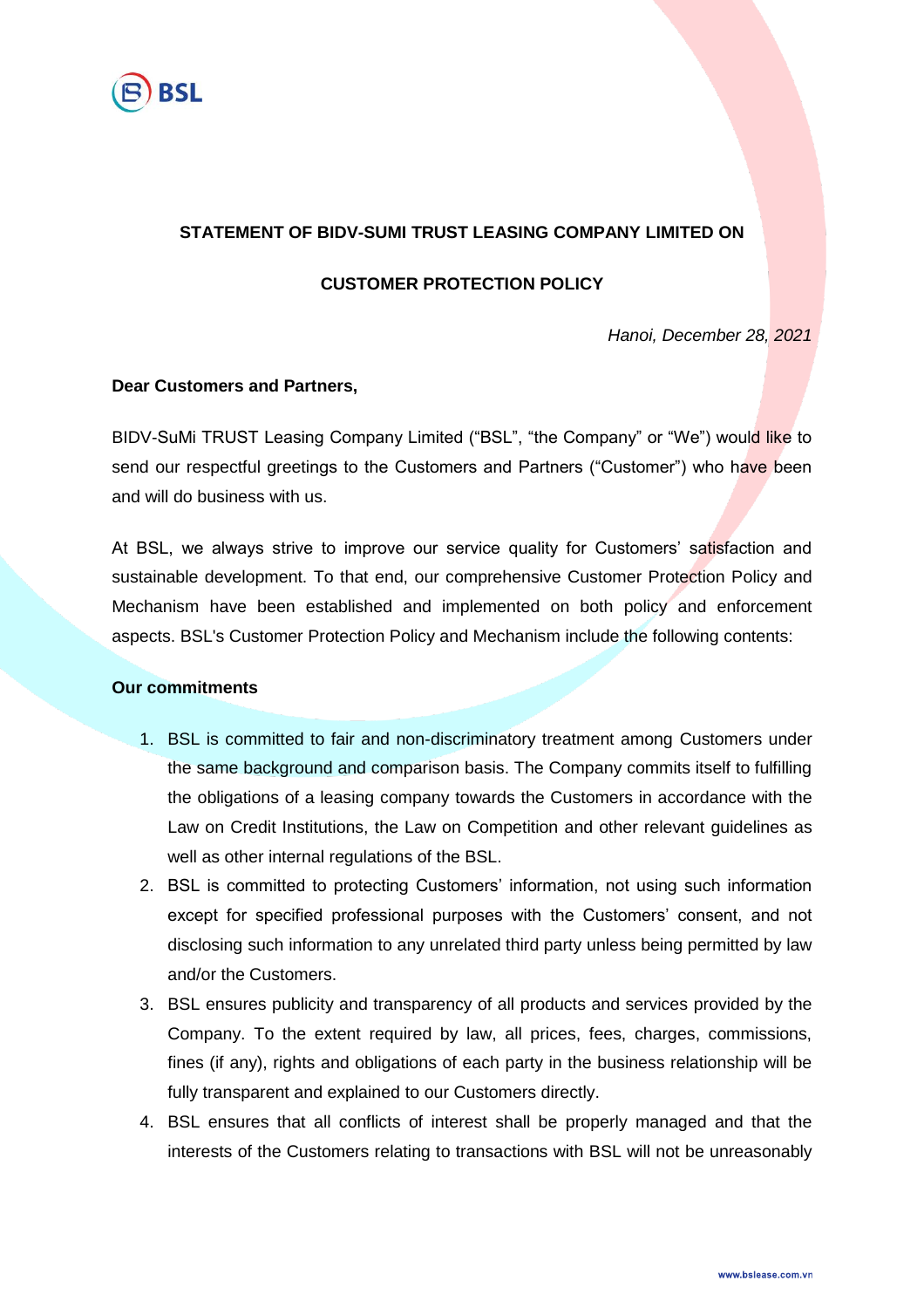compromised. The Company applies control measures to prevent possible conflicts of interest.

5. BSL ensures resources to meet the Customers' needs and fulfill the above commitments. The Company will develop, organize and implement internal policies, procedures, business plans, etc. to ensure the commitments to Customers to be implemented.

### **Mechanism for receiving and handling inquiries**

BSL is committed to promoting Customers' satisfaction. We encourage and expect Customers to send your contributions, inquiries as well as complaints about our products/services, via the following contacts:

- Send your email(s) to the email address: [complaint@bslease.com.vn](mailto:complaint@bslease.com.vn)
- Make your phone call to BSL's focal point for receiving Customer inquiries: (024) 3928 4666, extension number: 163
- Provide information directly to BSL staff members at BSL's Head Office and Branches.

We believe that the Company's efforts and goodwill will be the foundation to maintain our relationship as well as your TRUST in BSL's service quality.

Sincerely,

# **BIDV-SuMi TRUST LEASING COMPANY LIMITED**